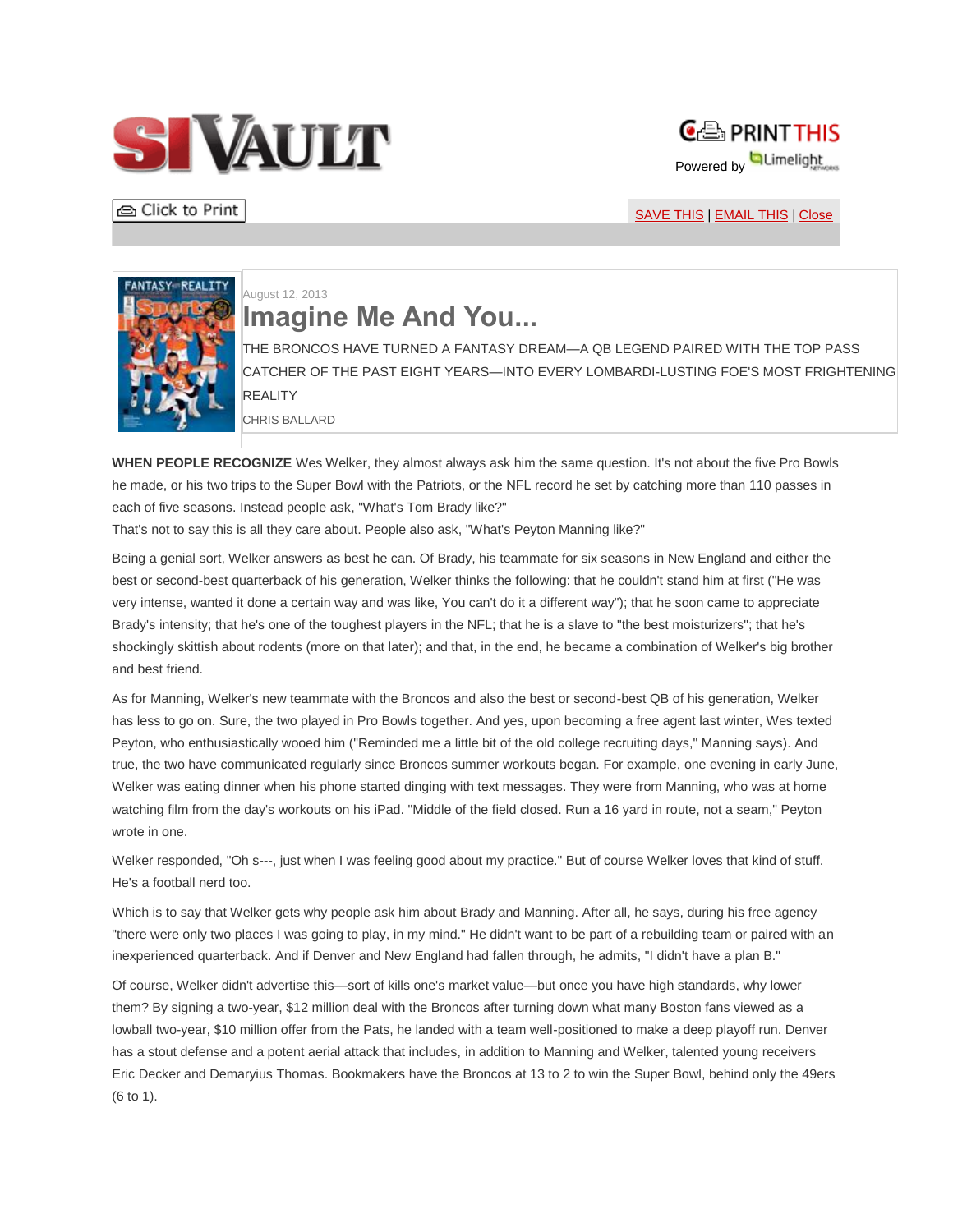How far Denver goes will hinge on Welker—Broncos executive VP John Elway's most important off-season acquisition—and his chemistry with Manning. In which case the more interesting questions to ask the 32-year-old receiver may not be about his quarterbacks but about him. After six seasons inside Bill Belichick's cone of silence, in which thou shalt not raise any individual above the team, it turns out we know surprisingly little about Wes Welker.

**FIRST, A STORY.** After Welker signed with the Dolphins as a 23-year-old in 2004, he bought a two-bedroom house near Fort Lauderdale. His neighbor, a New Yorker in his 60s, appraised the 5'9", bro-ish young guy hauling in boxes. "What's your job?" the man asked. "Are you buying this house on your own or with your parents?" Welker put down a box. "I play for the Dolphins," he said.

The neighbor stared, disbelieving. Then he said, "No wonder they were 4--12 this season!"

The comment struck Welker as insulting—"very insulting, actually," he says—but also, he allows, pretty funny.

Welker recounts this on a June morning in that same house in Fort Lauderdale, which his wife, Anna, is systematically converting from bachelor pad to respectable home, replacing a decor that was heavy on leather couches and yellowing cushions with one full of distressed wood and repainted cabinets. As he talks, he is cooking egg sandwiches, a specialty of his. Actually, they are his only specialty. The rest of the time Anna cooks. But the mornings belong to Wes.

So he stands there tending the stove, all shoulders, two-day scruff and intense blue eyes, like some tiny action hero in flipflops and a gray workout shirt. Carefully he dabs coconut butter into a little skillet, toasts two pieces of gluten-free white bread and simmers one egg at a time over low heat, dusting the surface with organic garlic salt and checking frequently to guard against burning. Such is his pride in these concoctions—crunchy and a little sweet to the taste—that when he proposed to Anna, two years ago, it was in the morning, just after the couple had finished a pair of what Wes calls "really perfect" egg sandwiches. She was shocked. She hadn't showered and still had in her retainer. "This better not be one of your pranks, Wes," she blurted out when he got down on one knee.

It wasn't. They got married a year ago. Earlier this summer they finally got around to a honeymoon, in Belize, from which they have just returned. "Probably made a baby," reports Welker. There were other activities, he adds, such as sleeping and eating and playing Scrabble and, for him, sneaking away for neurotic sessions on the treadmill.

On this, his first morning back, Welker has already worked out for two hours at The Chamber, a nearby football-oriented gym owned by retired Miami wide receiver Chris Chambers. He began at 7 a.m. with elastic-band stretching, then hit the track to work on explosion before grunting through core exercises and functional lifts, sweat puddling on the rubber mat below him. Welker's work ethic is renowned—he says his mantra is "Dominate every day"—and he believes it's a key to his success. Plenty of NFL players train hard under team supervision but lose focus during downtime.

"Guys will play basketball with their boys and think that's their workout for the day," Welker says, amazed. "That's not a workout. I wish they gave us more time off, to be honest. This is where I gain on other players."

**IDENTIFYING—AND** maximizing—advantages has long been a theme of Welker's life. Growing up in Oklahoma City, there was a time when his brother, Lee, who is five years older, was six inches taller and 30 pounds heavier than him. Wes lost every fight, every wrestling match and most arguments. So one day he devised a tactic to exact payback: When he heard his mother's car pulling into the driveway in the afternoon, he would kick his brother in the groin and then sprint to his mom, telling her that Lee was out to get him.

The Welker household was an otherwise happy one. Lee and Wes's father, Leland, worked for Southwestern Bell, and their mother, Shelley, was a nurse. The couple saved to send their sons to private school. The boys suffered no lack of parental encouragement. Wes remembers his mother repeatedly telling him he was the best everything: the best-looking, the best athlete. His father was likewise supportive, though he had one rule: If he was paying, he expected the boys to try hard. This wasn't an issue in sports, especially for Wes, who outran all the boys on the soccer field. Though he was an all-state striker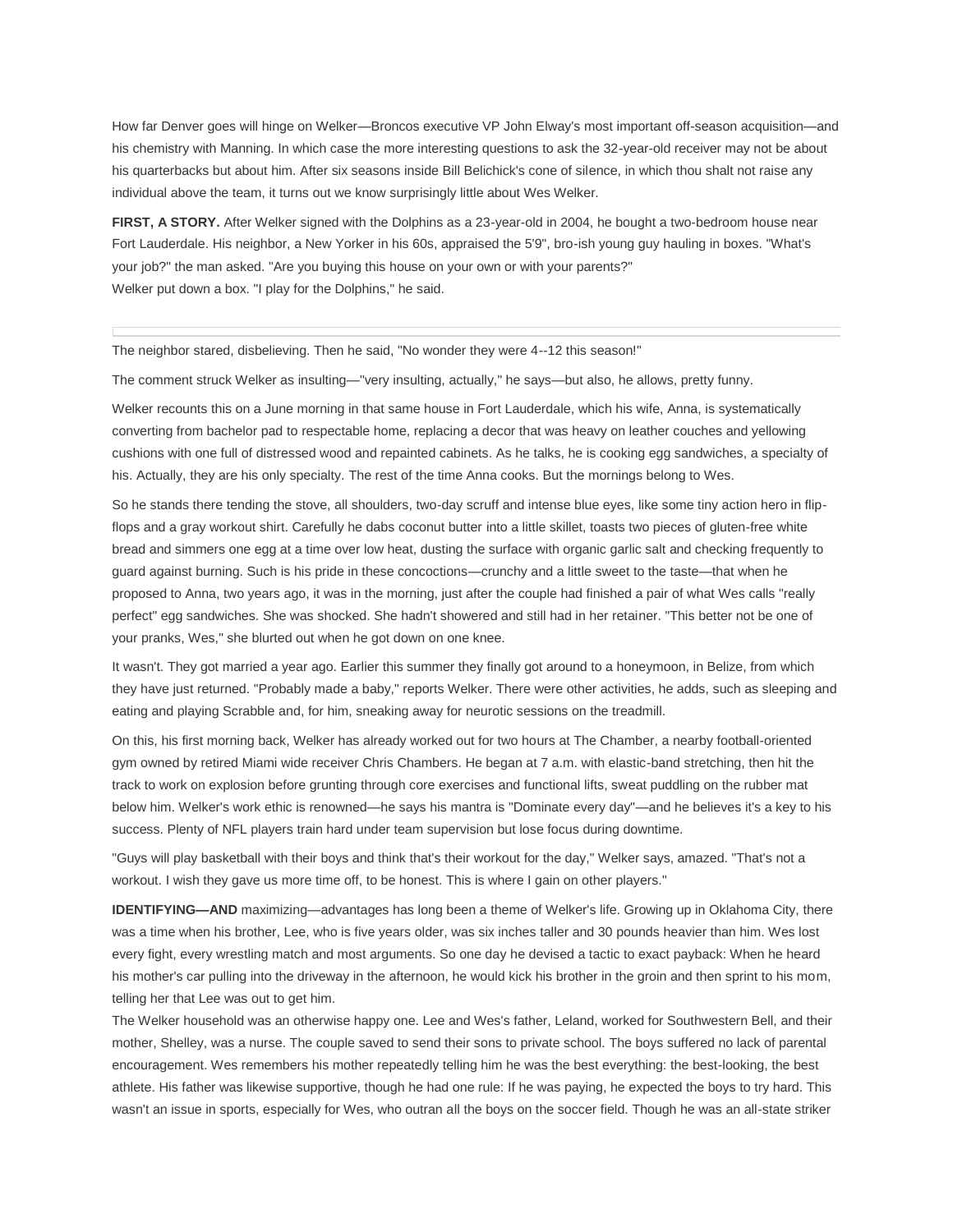at Heritage Hall High, his true love was football. Upon discovering the game in sixth grade, he was hooked on its speed, strategy and contact. It was like one big game of capture the flag, only you got to level the guy with the flag.

There was only one problem: Wes looked more like a second baseman than a football player. The family tracked the boys' heights on a wall in the laundry room, and Wes kept waiting for his pencil marks to leap up. They never did. As a result, a familiar theme emerged: Wes kicked butt; no one noticed. Or at least no one who mattered. Wes led Heritage Hall to an improbable Class 2A championship in his junior season and next year was named the state player of the year. He was a standout receiver, returner, defensive back and placekicker. (His two-yard scoring dive and extra-point kick with 55 seconds remaining gave Heritage Hall a 35--34 victory in that championship game.) On signing day he received no Division I offers. He went home and punched a hole in his bedroom wall.

His high school coach, Rod Warner, became his personal telemarketer, calling more than 100 schools and pitching his star's services. Finally Mike Leach, then the coach at Texas Tech, took a chance. Over the next four seasons Welker set school records with 259 receptions for 3,069 yards.

Naturally he wasn't even invited to the NFL combine. He went undrafted.

That summer Welker was, however, invited to the Chargers' training camp. He was cut after the first game of the season. A few weeks later he signed with the Dolphins, for whom he broke so many seam routes and returned so many kicks up the gut over three seasons that the AFC East rival Patriots got sick of trying to stop him. In 2007, New England sent secondand seventh-round picks to Miami to acquire the 190-pound white guy with the great hands. In the ensuing six seasons Welker caught more passes than any other player in the NFL, carving up the middle of the field.

These days Welker is conflicted about his time with the Patriots. He loves Boston's hardcore fans and has great respect for many of his old teammates. But the vibe changed at the end, and Welker's relationship with Belichick deteriorated. Welker says the coach got on him in a way he never had before, admonishing him in front of the team. Welker didn't understand it. He knew that motivated some players, but he wasn't one of them. He was out on the field every day busting his butt; he didn't need anyone to push him. "It was just kind of hard," Welker says, "one of those deals where you have to endure him, put up with him. I felt like there came a point where he was...." Welker trails off. "But he does it to everybody, it's the way he is." (Belichick declined to comment for this story.)

Welker respected Belichick, and even now he feels the presence of his old coach, like a phantom limb. "When I'm answering questions from the Denver media, I'm not worried about what the Broncos' people are going to think," Welker says. "I'm worried about what Belichick will think. Isn't that crazy?"

Leaving Boston was difficult for Welker. "You always think you're one of those players who will be in one place the whole time, one of those guys they'll never let leave because you play hurt, do what it takes," he says. "But it's a different age. A lot of coaches, they like having younger guys. This game's so tough on you, it's all about, How many more hits can you take? So they buy low, sell high. It's a numbers game."

He's not bitter about it, he says. He understands the logic. Still, it's worth noting that three of the most important players on his new team are Welker, a 35-year-old cornerback (Champ Bailey) and a 37-year-old quarterback.

**THE FIRST** quality time Welker spent with Manning was in April, when the quarterback invited his receivers to Durham, N.C., for informal workout sessions with Duke coach David Cutcliffe, Manning's old offensive coordinator at Tennessee. After three days on the field they gathered for a final dinner, and each player received an envelope. Welker's contained instructions to play along with what was about to happen, as did everyone else's—except Decker's. In his envelope Decker, a third-year player on a rookie contract, found a bill for the camp for \$3,500, broken down to include laundry charges and coaching from the Duke staff. Decker stared, disbelieving. *Manning invited me down here and then invoiced me?* "I kept looking at it, then looking over at Peyton," says Decker. "It had state tax on here. I was like, What is going on? This is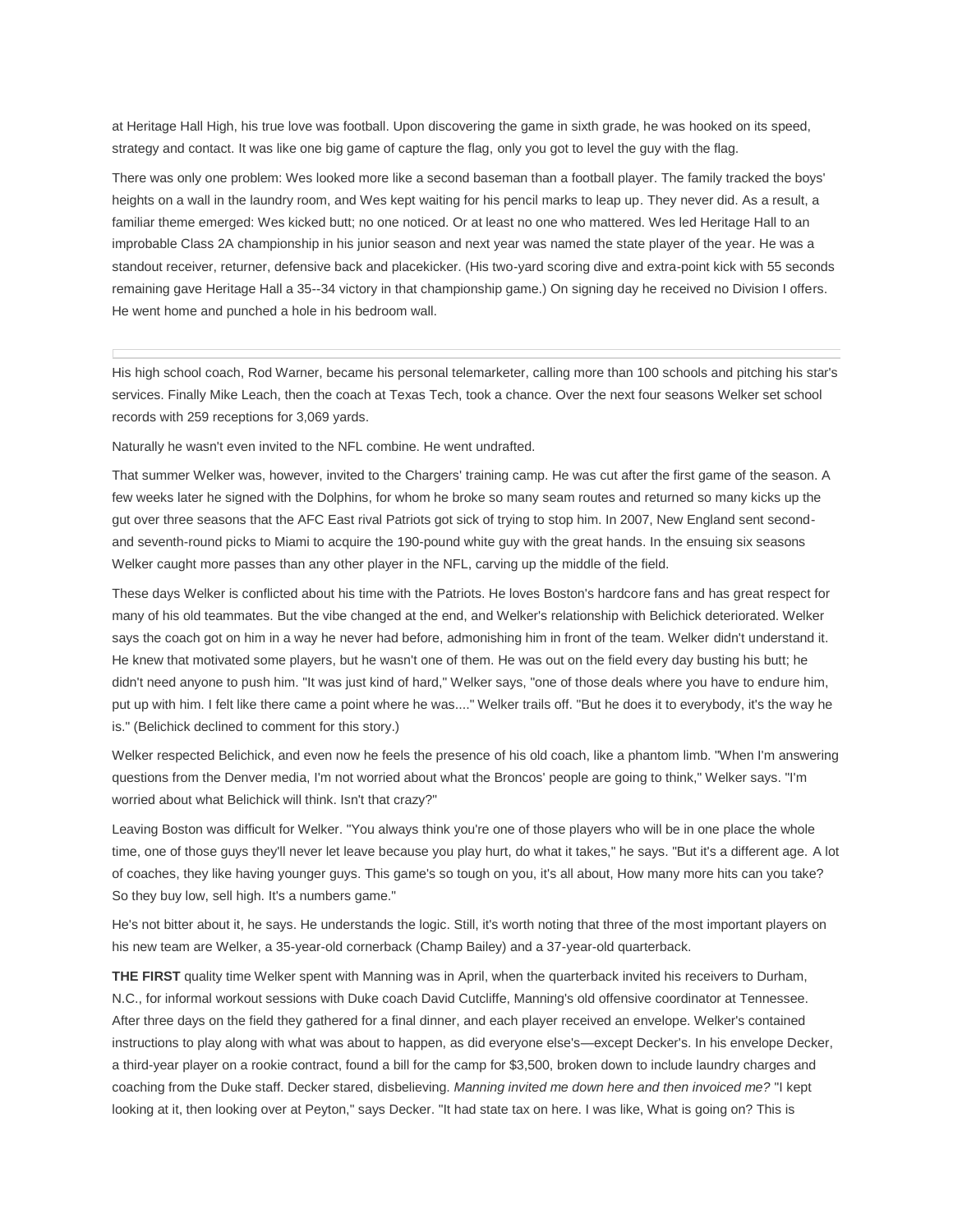## unbelievable. Really?"

At the head of the table, Manning droned on about how he really appreciated everybody supporting the program and how glad he was they all came. Finally, Manning gave up the gag. "He got me good," says Decker.

Welker, for one, appreciates a good prank. This is a guy who keeps a large plastic rat tied to the inside of a kitchen cabinet. When people come over, Anna asks them to "get something for me from that high shelf." Upon opening the door, the quest is confronted by an onrushing black rodent. Hulking Patriots tight end Rob Gronkowski was so scared that he later apologized for his hysterical reaction. ("It's O.K., Rob," Anna told him.) Others have shrieked. But it was Brady who had the most memorable response. "He high-stepped it, just flew out the door," says Welker. "Fastest I ever saw him run."

Welker's next Manning experience came in early-summer workouts, as he tried to adjust to a new offense in which he will be freelancing less. Hence the text messages. "A lot of the stuff I know, but I'm wanting to get out and get open, and he's reading other stuff," explains Welker. "He's wanting me to break downhill and different things like that, and that's a little new for me. In New England, if the middle of the field was closed, I'd run a seam route. It's something I've been doing for six years now, so I have to teach my brain to do it the way he's expecting me to do it." Asked if he could still try to be creative on his routes, Welker laughs. "At the end of the day you run it the way he wants it, or he won't throw it to you," he says. "That's the way it was with Tom too. *Go ahead and run it like that, but I'm not going to throw you the ball.*"

Doing drills at Broncos camp on a recent 90º morning, Welker and Manning appear to be an odd pairing: the tiny receiver zipping around on one field and the tall, lumbering quarterback working with his backups on the other. Even at 37, with his blue jersey precisely tucked into his shorts, towel hanging from his hip, Manning looks like an oversized kid, all torso and forehead. He had his own breakup with a team for which he had expected to play forever; after he had spinal-fusion surgery and sat out the 2011 season, the Colts released him in 2012, and he signed a five-year, \$96 million deal with Denver. Welker and Manning are two of the more unlikely free-agent pickups in sports, maybe the most effective quarterback and receiver of their generation. Asked if they've talked about their parallel narratives, Manning pauses for a moment. "We haven't really shared that," he says. "I think each situation is unique. I know that was not an easy time for him. For me, I know I became more comfortable when I got back on the field."

What Manning would rather talk about, naturally, is football. He lauds Welker's affinity for the "cerebral part of the game" and compares him to former Colts running back Marshall Faulk in his ability to read coverages like a quarterback. This matters greatly to Manning, and he wants it to matter to his teammates too. Last season he regularly posted articles in the lockers of Decker and Thomas. One piece was about Tony Gonzalez's dedication and work ethic; Manning highlighted passages about how Gonzalez put in extra time after practice and worked on his weaknesses. The quarterback also taped two pieces of paper to the two receivers' lockers almost every week. One contained the league leaders in dropped passes, with Thomas's and Decker's names highlighted. The other contained the leaders in quarterback completion percentage, with Manning's name highlighted, invariably at the top.

Asked about it, Manning launches into a soliloquy of impressive passion, depth and, ultimately, borderline obsession. "Dropped passes is an NFL statistic, believe it or not," he says. "Now, there's the drop and there's the poor-throw category. If you're Number 1 in [the latter], that means you have the least amount of poor throws. I've been searching for whoever the guy is who charts these: You can't find him." Manning furrows his large brow. "He's an anonymous man who sits in his office and says he's giving that a poor throw. We always argue over it—is it a drop or a poor throw? The rule is, if you get your hands on it, it's a drop. Decker and Thomas like to fight with me on it. So I'm trying to find this guy. He's a powerful guy; he can shake up a locker room in a heartbeat. I always argue, How does he know I wasn't trying to throw it on the inside hip of the receiver? He's probably smart to stay hidden and anonymous, because a lot of QBs want to...." Here Manning trails off, leaving the last part to our imaginations.

You can see how Manning's receivers might appreciate playing with such an exacting man. You can also see how it might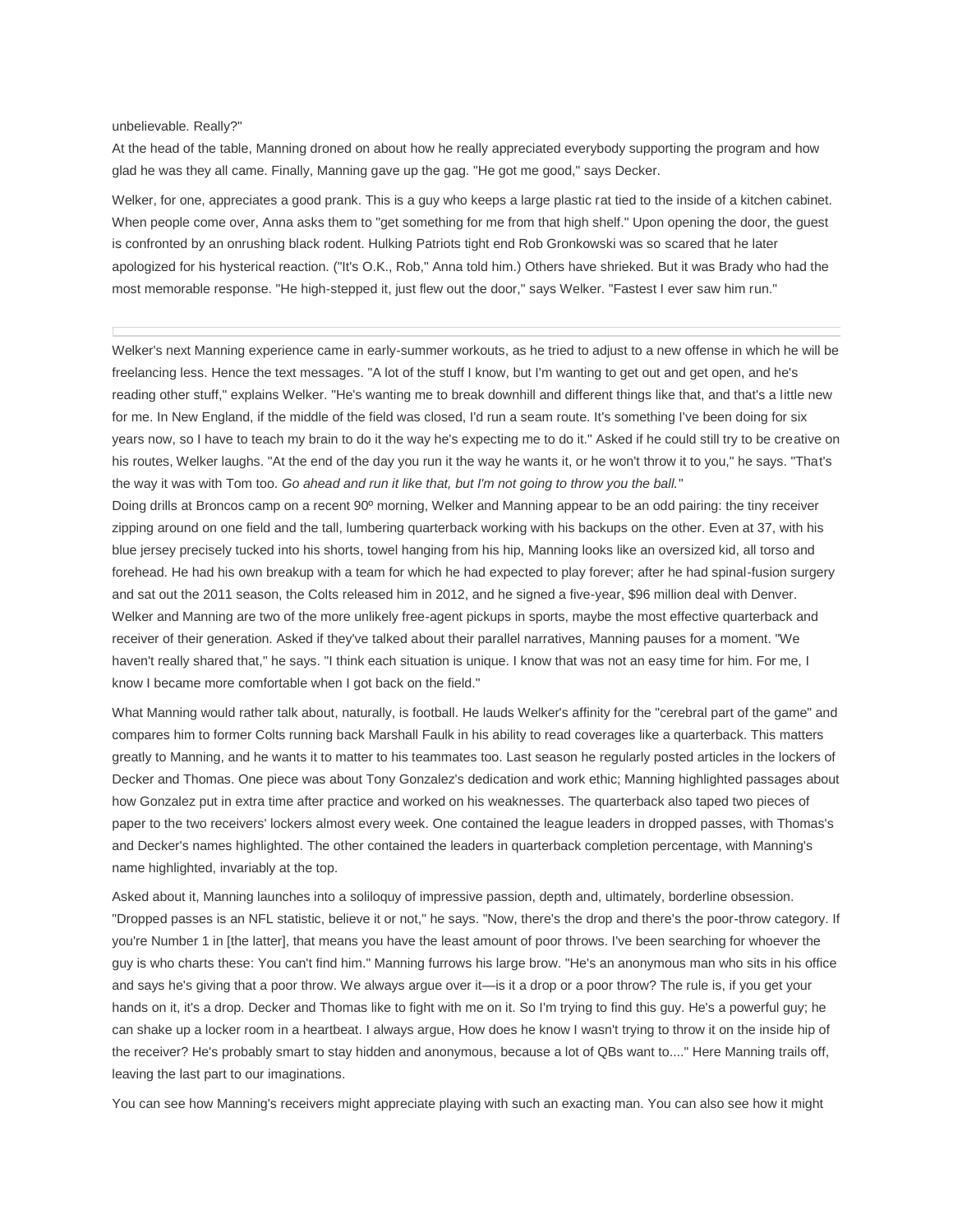be enjoyable to give him a little grief, especially because he considers himself to be prank-immune. Which is why, on the morning of the photo shoot for the cover of this magazine, Decker and Welker pulled aside the photographer and the Broncos' head of media relations, Patrick Smyth, and told them their plan. Then, when Manning arrived for the shoot, the receivers told him to get changed. Manning didn't understand. "Didn't you hear?" Decker said. "We're doing it shirtless."

The quarterback became quite flustered, according to Welker: "He was hedging, like, Maybe a few years ago, but not now. And then he was asking Patrick Smyth about it, and I'm thinking, C'mon, don't back out on me now!" Welker laughs. "Finally [Manning] said, 'No way, I'm just not going to do it. You guys take the photo without me.' It was hilarious."

Asked about it, Manning goes into deadpan denial mode. "I don't know about that," he says. "You got any more questions about Wes?"

**YES, LET'S** get back to Wes. Here he is at his Fort Lauderdale house. It's now noon, and he is playing pool. When he misses, he says "Gol-lee!" the Oklahoma in him coming out. Anna arrives with two large frosted mugs filled with thick green goo. "Kale shakes!" says Wes. "These are the best."

Over the next four hours, first at his house and then at the Royal Pig, a nearby sports bar, Welker proves to be an interesting combination of character traits. He's vain enough to get hair-restoration surgery but self-assured enough to talk about it publicly; he returned to Boston recently to do a press conference with the surgeon who performed the procedure. Welker also does commercials for Depend undergarments. ("Though I keep saying Depends when they're filming—I mean, who wears a underwear?") He uses Twitter but finds the dialogue strange. ("There are always so many immature people that whatever you say, [they go] 'f---ing traitor.' I get it, bro, I went to another team.") On occasion he accompanies his wife to Pilates, the only man in the class. He owns three pairs of the same Lululemon khaki shorts, which he deems the most comfortable ever. He also recently led a fund-raising auction at which his college quarterback, Kliff Kingsbury, bought a rescue dog for \$5,000, only to realize that he didn't really have time for a dog. So now Wes and Anna have a five-month-old beagle-mix puppy named Penny.

In most areas of life, as you can see, Welker is a go-with-the-flow guy. But not in football. He is fascinated by excellence, by the tiny things that add up to a lot. When he finds out that a reporter has done profiles of NBA stars Steve Nash and LeBron James, he is curious: What makes them great? What are their secrets? He wants to know all the details. He has a notebook that he takes to film study so he can write down all his mistakes. Even if he's written the same thing a dozen times before, he writes it again, to further sear it into his memory. A typical page reads (route names changed at Welker's request):

*On Ace route, 18--20 yards, you are hot receiver off the stance. Run it like a corner route.*

*Spray it from the punt formation.*

*Never upright near on the Kentucky. I was too far across on the route where I go straight down. I was more towards the pylon.*

Over lunch at the Royal Pig he becomes excited while diagramming routes on the bar with his finger. As a player who operates in the crevices, Welker believes deception is the essence of football. When he took penalty kicks in soccer, he explains, he always approached the ball the same way, no matter where he was going to put it—near corner or far corner. And now, as a receiver, he tries to start different routes identically. "I group my routes into bunches of four to seven," he says. "With one bunch I go up, then out, then back. Then up, out, back and go. And so on." The key, Welker believes, is to convince himself that he's always running the same route, at least at the beginning. "I tell myself I'm running an under route, and I actually run it, exactly as I would. I just break it off. Ninety-five percent of the time, I'm actually running a different route." If he really believes it, Welker says, the defender will too.

One bar patron recognizes Welker—or seems to think he does—but says nothing. That suits Welker just fine. "Most people growing up just want to get famous, then they get famous and want to be normal people," he says. "I blend in a lot more